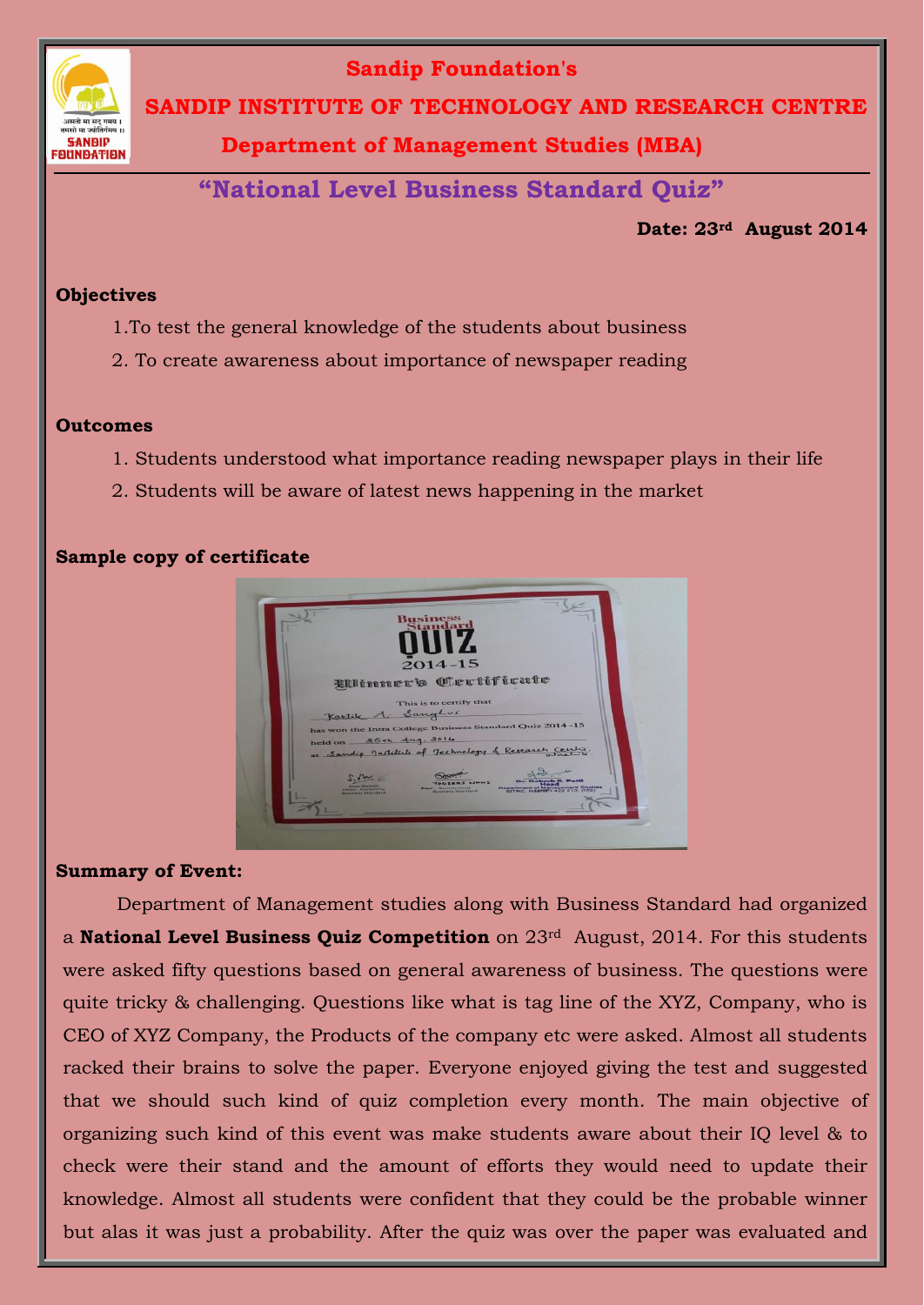top three winners were announced the gold medalist was Mr Karthik Sanghvi from MBA-II silver Medalist was Mr Rajmuddin Inamdar & Broze Medalist Was Vidyasagar Sabannavar